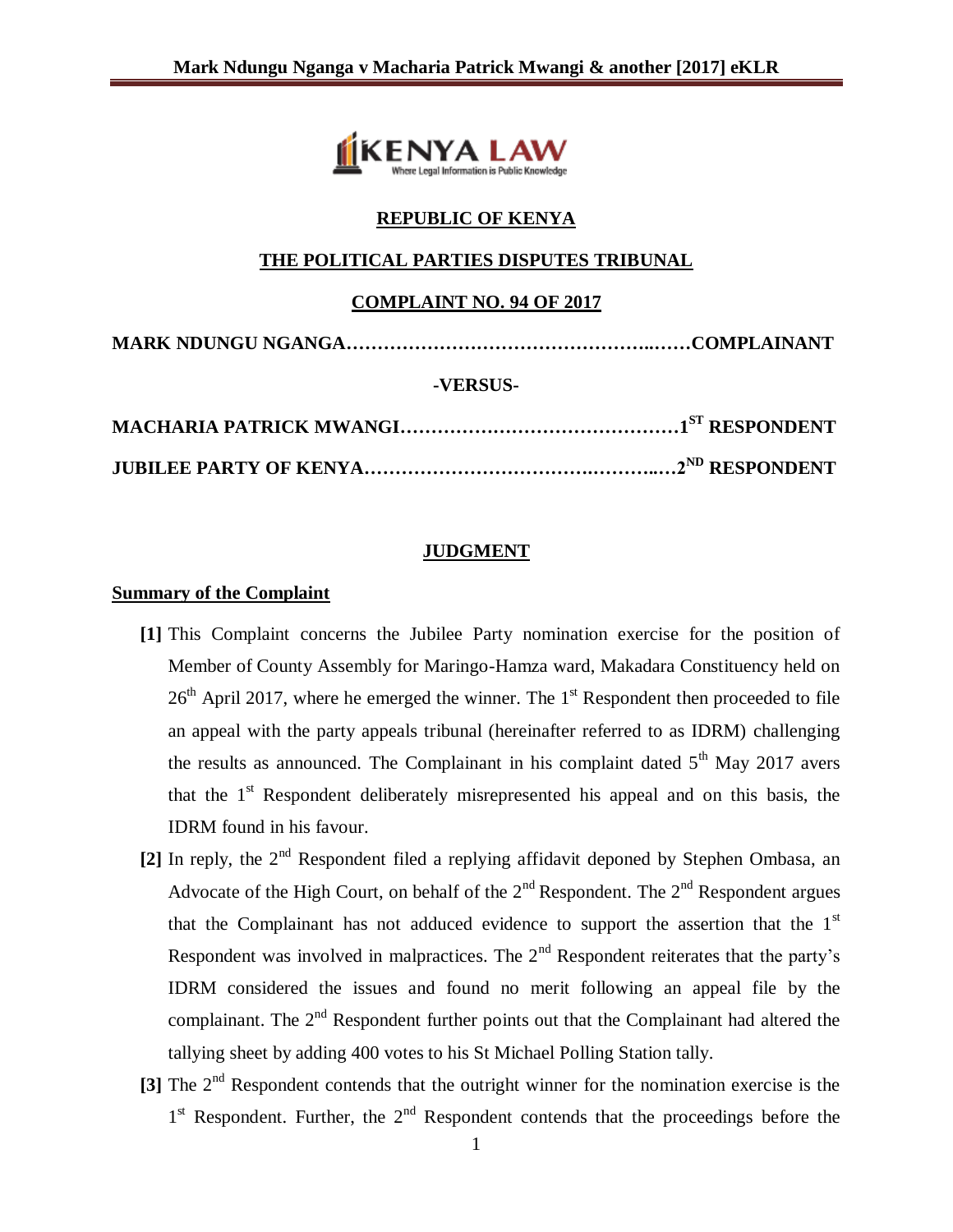Tribunal are premature as its IDRM was set to render its decision on  $5<sup>th</sup>$  May 2017. The  $2<sup>nd</sup>$  Respondent did not participate in the proceedings.

#### **Issues for determination**

- **[4]** The main issue for determination is whether the Complainant should be the 2nd Respondent's nominee. We have perused the evidence adduced before us and note that the Form 4(ii) Declaration of Results Form adduced by both the Complainant and the  $2<sup>nd</sup>$ Respondent are similar. It is conspicuously noted on the said form that the Complainant was declared the winner. The incidences of discrepancy and alterations noted are highly unlikely to be attributed to the Complainant. First the form is issued and signed by the  $2^{nd}$ Respondent's Returning Officer and secondly, the said form has not been signed by any agents. On page two of the said form, the Returning Officer has noted that the agents left immediately the results were announced. Any alterations at that stage can only have been made by or under the watch of the Returning Officer. In any event, the discrepancy noted is not so material as to affect the outcome of the final result as tallied.
- **[5]** As regards the issue that this matter is still pending resolution before the IDRM, the Tribunal points out that it is not an appendage of the party's IDRM. In such matters, where timelines are strict such as disputes arising out of party primaries, the Tribunal has taken the position that all a party needs to demonstrate is the attempt and effort towards having the dispute resolved. A member of a political party should not be prejudiced over issues he has no control over. The Tribunal intervenes in such a situation and in any event, considers that evidence and pleadings before it, independent of any IDRM adopted by the party.

#### **Orders**

We have reviewed the documents adduced by both parties and largely note that there is no great discrepancy. The Complainant has in our view discharged the evidentiary burden on a balance of probabilities. Considering the prayers sought in the Complaint dated  $5<sup>th</sup>$  May 2017, we issue the following orders:

- a) The decision reached by the Jubilee Party National Elections Appeals Tribunal on  $5<sup>th</sup>$  May 2017 be and is hereby set aside;
- b) The Complainant's victory as announced by the Returning Officer be upheld;